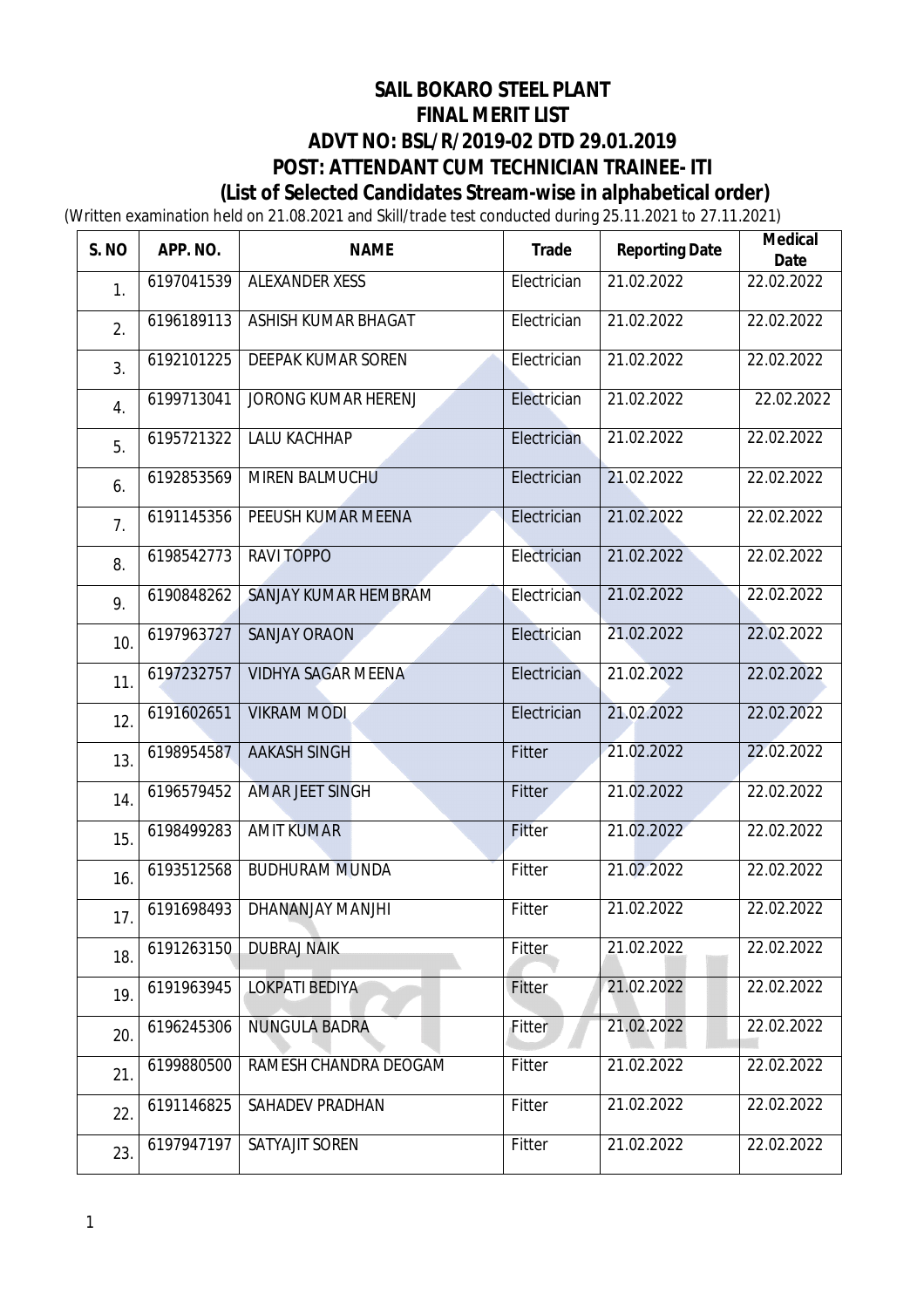## **SAIL BOKARO STEEL PLANT FINAL MERIT LIST ADVT NO: BSL/R/2019-02 DTD 29.01.2019 POST: ATTENDANT CUM TECHNICIAN TRAINEE- ITI (List of Selected Candidates Stream-wise in alphabetical order)**

(Written examination held on 21.08.2021 and Skill/trade test conducted during 25.11.2021 to 27.11.2021)

| S. NO | APP. NO.   | <b>NAME</b>                                                        | <b>Trade</b> | <b>Reporting Date</b> | <b>Medical</b><br><b>Date</b> |
|-------|------------|--------------------------------------------------------------------|--------------|-----------------------|-------------------------------|
| 24.   | 6196509487 | SURYAKANT SHARMA                                                   | Fitter       | 21.02.2022            | 22.02.2022                    |
| 25.   | 6199338685 | ASHISH KUMAR MINZ                                                  | Machinist    | 21.02.2022            | 22.02.2022                    |
| 26.   | 6195470917 | <b>BINOD KUMAR SAH</b>                                             | Machinist    | 21.02.2022            | 22.02.2022                    |
| 27.   | 6197900771 | <b>DAKTAR MARNDI</b>                                               | Machinist    | 21.02.2022            | 22.02.2022                    |
| 28.   | 6197858901 | JATESWAR SINGH                                                     | Machinist    | 21.02.2022            | 22.02.2022                    |
| 29.   | 6197959239 | <b>KUNWAR MUNDA</b>                                                | Machinist    | 21.02.2022            | 22.02.2022                    |
| 30.   | 6193690233 | <b>NAVEEN SINGH CHAUHAN</b>                                        | Machinist    | 21.02.2022            | 22.02.2022                    |
| 31.   | 6192240527 | <b>NITESH LAKRA</b>                                                | Machinist    | 21.02.2022            | 22.02.2022                    |
| 32.   | 6197350216 | <b>ROSAN TOPPO</b>                                                 | Machinist    | 21.02.2022            | 22.02.2022                    |
| 33.   | 6197846927 | <b>CHAITANYA MURMU</b>                                             | Welder       | 21.02.2022            | 22.02.2022                    |
| 34.   | 6191378489 | DHIRENDRA KUMAR MANJHI                                             | Welder       | 21.02.2022            | 22.02.2022                    |
| 35.   | 6190638965 | <b>KASHINATH MAJHI</b>                                             | Welder       | 21.02.2022            | 22.02.2022                    |
| 36.   | 6191002443 | <b>OSWIN KULLU</b>                                                 | Welder       | 21.02.2022            | 22.02.2022                    |
| 37.   | 6194491894 | <b>RAJESH TUDU</b>                                                 | Welder       | 21.02.2022            | 22.02.2022                    |
| 38.   | 6195271774 | <b>SAMIR TUDU</b>                                                  | Welder       | 21.02.2022            | 22.02.2022                    |
| 39.   | 6193621644 | <b>SHIB KUMAR MURMU</b>                                            | Welder       | 21.02.2022            | 22.02.2022                    |
|       |            | *****************************CONCLUDED**************************** |              |                       |                               |

### **Instructions**:

The joining of the above mentioned candidates shall be strictly subject to being found medically fit by the medical officer of the company and submission of the following documents in original(which will be returned after Verification) along with one set of self-attested photocopies:

- 1. Certificate in proof of date of birth (Matriculation Passing Certificate).
- 2. Certificate regarding all educational qualifications.
- 3. If one belongs to SC/ST/OBC(NCL)/PwD category, a certificate as proof of one belonging to SC/ST/OBC(NCL)/PwD category issued by competent authority in prescribed format.
- 4. In case candidates are registered with local employment exchange, the Employment Exchange Registration Card.
- 5. In case of Local Displaced person, certificate issued by DPLR to the effect that you are a bonafide displaced person and the proof of one's having vacated the homestead land.